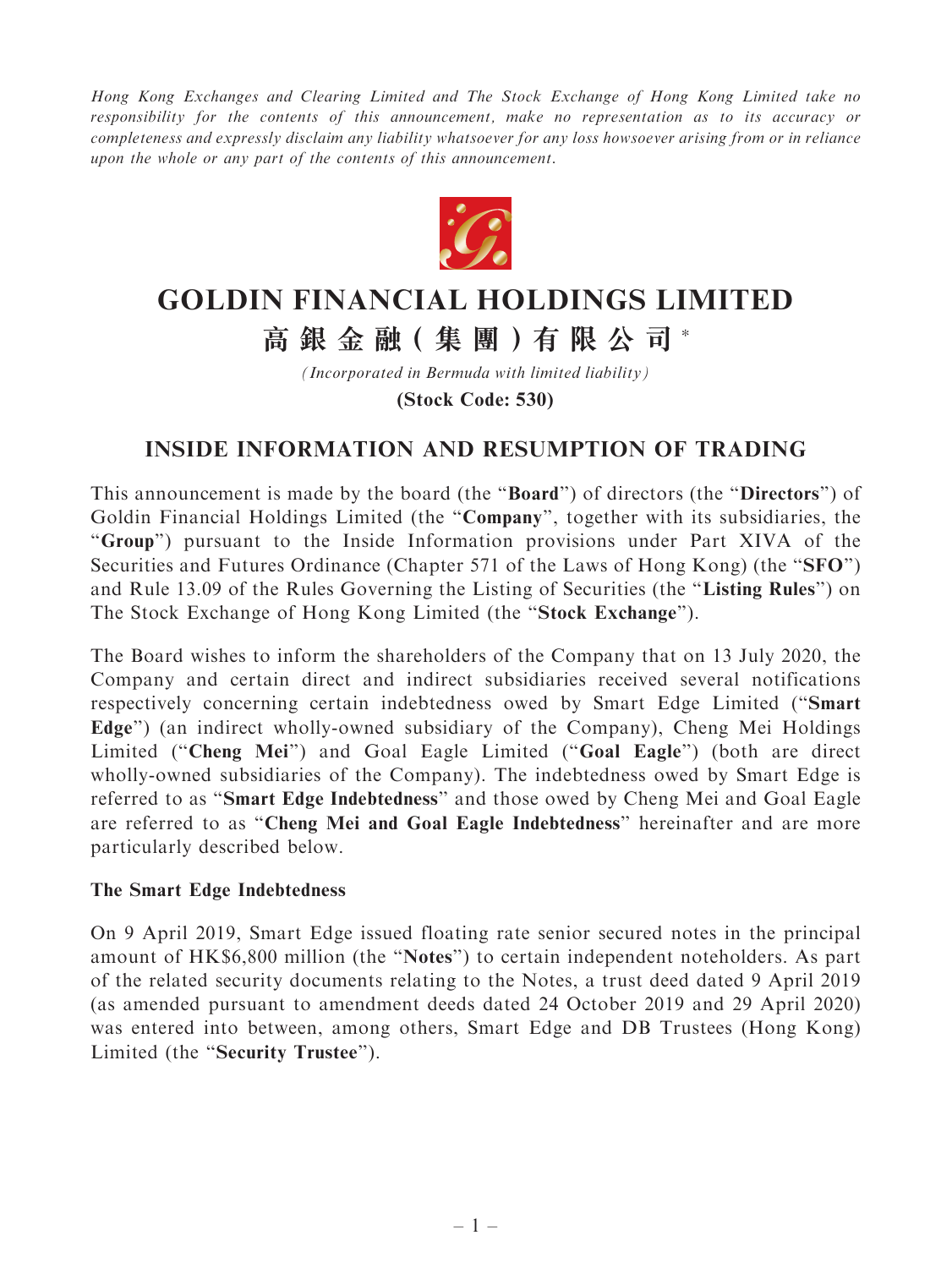On 13 July 2020, Smart Edge received a letter from Borrelli Walsh Limited dated the same date (the "Smart Edge Letter") informing Smart Edge:

- (a) the purported appointment by the Security Trustee of Cosimo Borrelli and Ma Siu Ming Simon (collectively, the ''Purported Receivers'') as joint and several receivers and managers (the ''Purported Receivership'') over the security assets provided under the Notes. The material assets subject to the Purported Receivership include, inter alia:
	- (i) 600,000 issued ordinary shares and 400,000 issued ordinary shares of Smart Edge (collectively, the "Charged Shares") which are registered under the names of Cheng Mei and Goal Eagle, respectively, pursuant to a security agreement over shares entered into among Cheng Mei, Goal Eagle and the Security Trustee dated 10 April 2019. As at the date of this announcement, the Charged Shares represent 100% of the total issued share capital of Smart Edge;
	- (ii) all assets and undertaking of Smart Edge (including its direct ownership in the piece of land parcel known as New Kowloon Inland Lot No. 6314, and of and in the messuages, erections and buildings constructed thereon, situated at 17 Kai Cheung Road, Kowloon Bay (the ''Office Property'')), pursuant to a security agreement entered into between Smart Edge and the Security Trustee dated 10 April 2019. The Office Property is also known as ''Goldin Financial Global Centre''; and
	- (iii) all financial indebtedness due or owing by Smart Edge to each of the Company, Cheng Mei, Goal Eagle and Matsunichi Goldbase Limited (''Matsunichi'', an indirect wholly-owned subsidiary of the Company) (collectively, the "Assignors"), pursuant to a security agreement over intercompany loans entered into between the Assignors and the Security Trustee dated 10 April 2019; and
- (b) the purported appointment by the Purported Receivers on 13 July 2020 of the Purported Receivers and Chi Lai Man Jocelyn (together, the ''Purported New Directors") as directors of Smart Edge in place of all existing directors (the ''Lawfully Appointed Directors'').

## The Cheng Mei and Goal Eagle Indebtedness

On 29 March 2019, Cheng Mei and Goal Eagle (as borrowers) obtained a dual tranche term loan facility in the principal amounts of approximately HK\$1,494.9 million and US\$243 million (equivalent to approximately HK\$1,895.4 million) (together, the ''Loan'') from certain independent financial institutions, with Deutsche Bank AG, Hong Kong Branch as agent (the "Agent") and the Security Trustee as the security agent in respect of the Loan. The Company is the corporate guarantor to the Loan.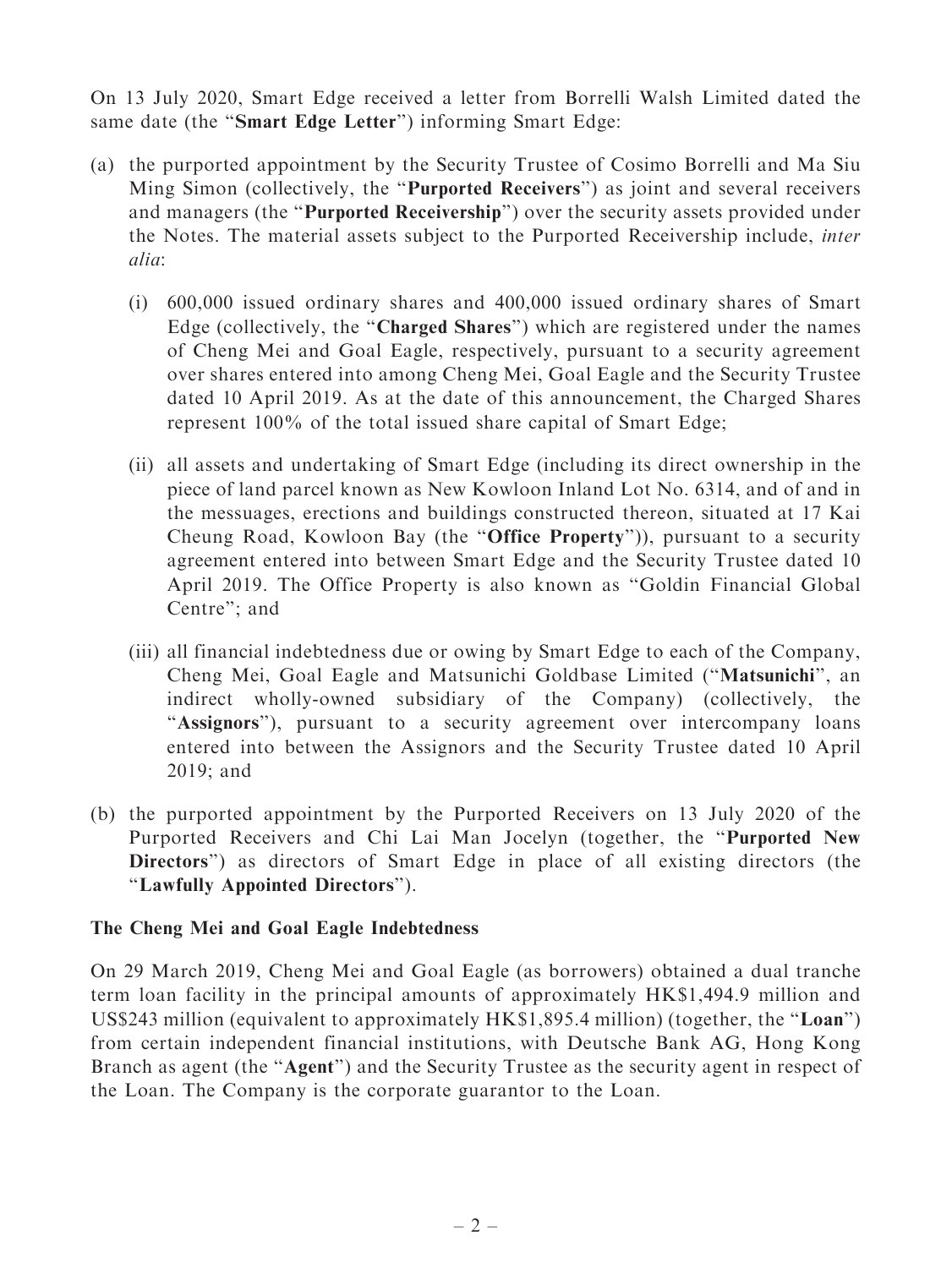On 13 July 2020, Cheng Mei and Goal Eagle received a letter from the Agent and the Company received a letter from the Security Trustee (collectively, the ''Demand Letters'') demanding immediate payment of the principal of the Loan with accrued interest in the total sum of approximately HK\$1,541.7 million and US\$250.7 million (equivalent to approximately HK\$1,955.5 million).

## Impugned forms

Separately, the Company notes that it, Smart Edge and Matsunichi were each filed with a notice of appointment of receiver or manager (Form NM5) on the Companies Registry on 13 July 2020, and that Smart Edge was further filed with a notice of change of company secretary and director (appointment/cessation) (Form ND2A) and a notice of change of address of registered office (Form NR1) on the Companies Registry on 13 July 2020 (together, the ''Impugned Forms''). The Impugned Forms were submitted to the Companies Registry without the authority of the Company, Smart Edge or Matsunichi respectively. The registration of the Impugned Forms is still pending.

## Actions being taken by the Company

The Board wishes to inform shareholders that the Company, together with Smart Edge, Cheng Mei and Goal Eagle, have been in active discussions with the Security Trustee and the Agent on the repayment proposal for the Notes and the Loan since March 2020. To this end, the Group has been in the process of arranging for the refinancing of the Notes and the Loan by, amongst others, (i) a new facility in the vicinity of HK\$8.7 billion; and (ii) disposal of its piece of land parcel known as New Kowloon Inland Lot No. 6591 situated at Kai Tak Area 4B Site 4, Kai Tak, Kowloon. The continuous efforts being undertaken by the Group is for the purpose of discharging the Smart Edge Indebtedness and the Cheng Mei and Goal Eagle Indebtedness in full.

The Group holds the Office Property for investment and rental purposes. As at 31 December 2019, the carrying value of the Office Property in the unaudited consolidated financial statements of the Group amounted to approximately HK\$18.3 billion. It is believed that the prevailing market value of the Office Property would be in the range of about HK\$15 billion to HK\$16.5 billion based on preliminary valuation as indicated by three independent professional valuers, which is considered to be reflective of the expected decline in rental in the short term as a result of the adversity caused by the COVID-19 pandemic. Notwithstanding this, the Board has been, and is still, confident of obtaining refinancing of the Notes and the Loan within a short period of time, taking into account that the prevailing market value of the Office Property represents a comfortable margin over the total outstanding principal amount plus accrued interest thereon owed under the Notes and the Loan. The Board has been proactively communicating the aforesaid refinancing plan with the Security Trustee and the Agent.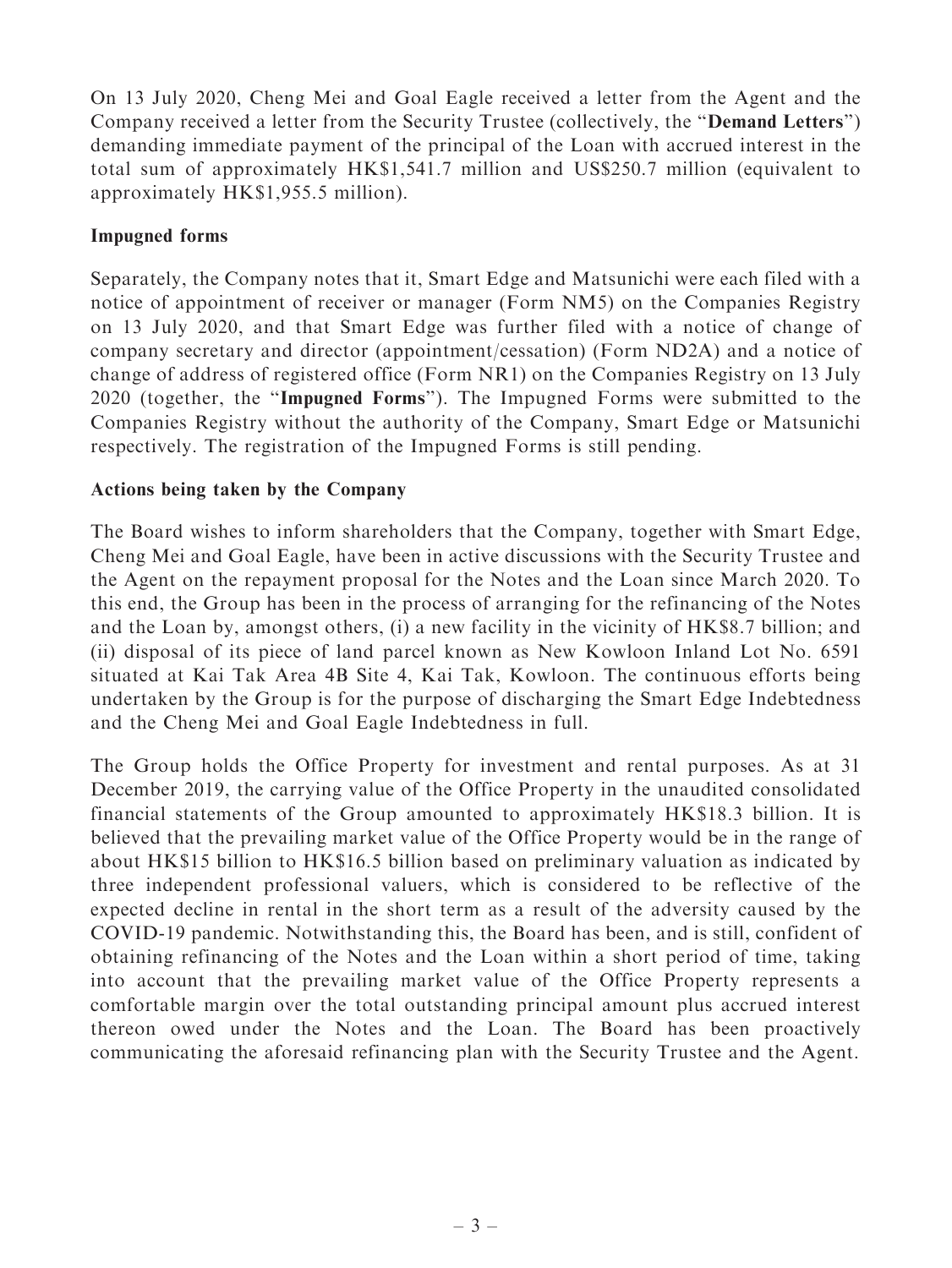The Company and the relevant subsidiaries mentioned herein will contest vigorously against the purported board replacement in Smart Edge, the Purported Receivership and the Impugned Forms. In this regard, the Company, Matsunichi and the Lawfully Appointed Directors have commenced legal proceedings in the High Court of Hong Kong on 14 July 2020 seeking orders, inter alia, (i) to declare the purported board replacement in Smart Edge, the Purported Receivership and the Impugned Forms as null and void; (ii) restrain the Purported Receivers from representing themselves as receivers; (iii) restrain the Purported New Directors from representing themselves as directors of Smart Edge; and (iv) remove the Impugned Forms from the Companies Register. The Company is also seeking legal advice on any other necessary actions to take in order to defend the interests of the Company and its shareholders and to preserve the value of the assets of the Group, hence their value to the shareholders of the Company. The Company will issue further announcement(s) to provide updates on the above matters as and when required pursuant to the SFO and the Listing Rules.

## Information of the Group

The Group is principally engaged in property development and investment, winery and wine related business, provision of factoring services, and financial investments. Save for the matters disclosed in this announcement, the operations of the Group are being carried out as normal.

## Resumption of trading

At the request of the Company, trading in the shares of the Company on the Stock Exchange was halted with effect from 9: 00 a.m. on 14 July 2020 pending the release of this announcement. Application has been made by the Company to the Stock Exchange for the resumption of trading in the shares on the Stock Exchange with effect from 9: 00 a.m. on 16 July 2020.

Shareholders and potential investors of the Company should be aware that the outcome of the matters disclosed in this announcement is not certain at this stage. Shareholders and/or potential investors of the Company are advised to exercise caution in dealing in the shares of the Company.

> By order of the Board Goldin Financial Holdings Limited 高銀金融(集團)有限公司\* Hui Wai Man, Shirley Executive Director

Hong Kong, 15 July 2020